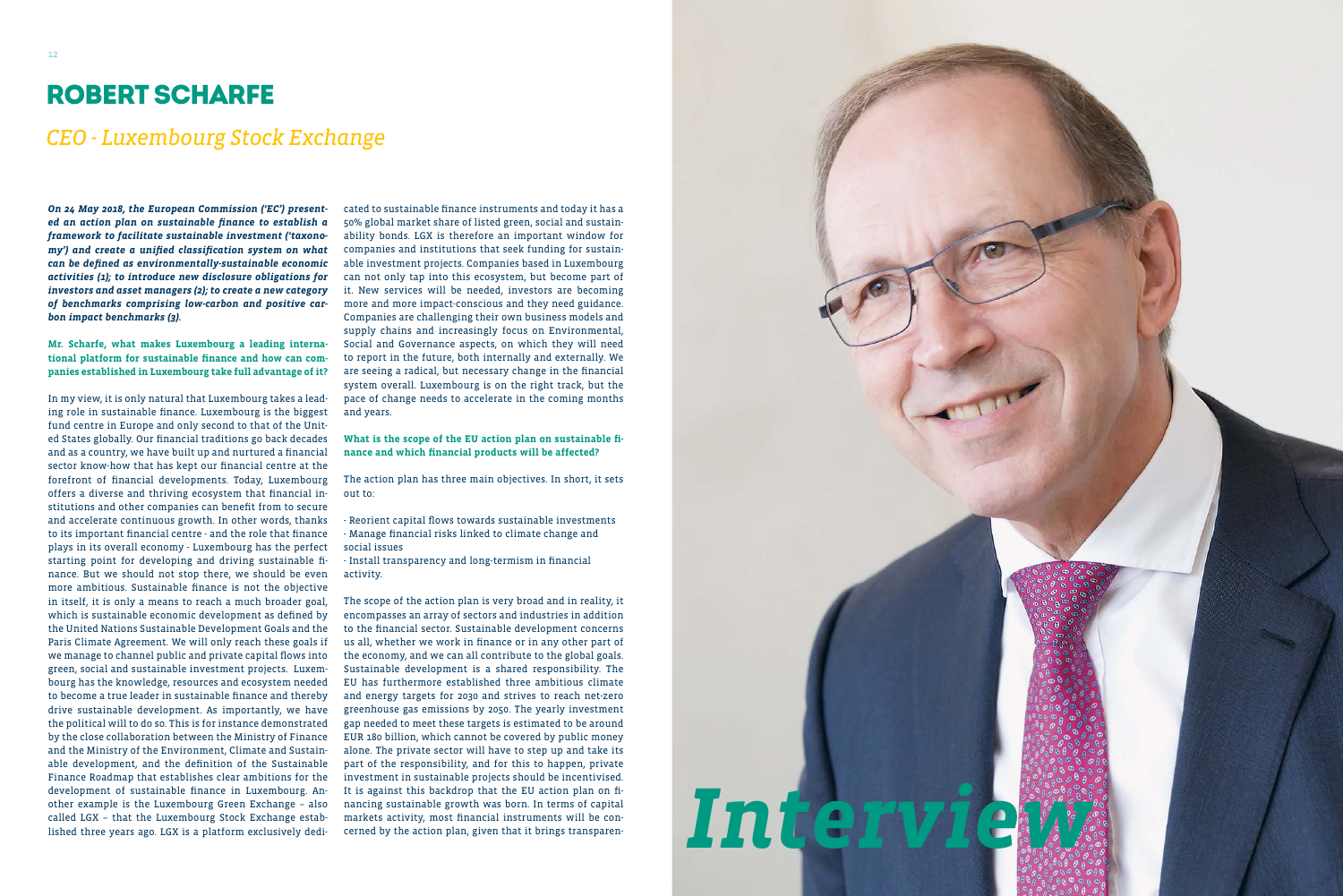**To be considered environmentally-sustainable, economic activities will have to comply with technical screening criteria established by the EC. How important is the in dustry and real economy's participation in determining those criteria?** 

cy and long-term impact centre stage. As the Luxembourg Stock Exchange is a leading listing venue for international debt securities, I would like to highlight the EU Green Bond Standard (GBS) in this context. The working group on GBS of the Technical Expert Group on sustainable finance es tablished by the European Commission published its final report in June this year, along with a proposed taxonomy that will be an integral part of the new framework. At LGX, we follow - among other standards - the International Capi tal Market Association Green Bond Principles when screen ing a bond's eligibility for display on our green exchange. ICMA's principles are widely recognised as the accepted market standard when defining how to issue a green bond. The EU Green Bond Standard, on the other hand, goes be yond current market practice, and introduces additional rigour and requirements. The activities that are funded by a green bond must furthermore be aligned with the EU taxonomy. To illustrate some of the differences - the EU Green Bond Standard requires third-party verification of both the green bond framework and the allocation report, thereby stepping up the quality requirements. The stan dard also requires the external reviewers to be accredited by a centralised, European authority to ensure neutrality and a harmonised approach. To summarise, the EU Green Bond Standard establishes a framework that goes beyond current best market practice, and introduces a set of new requirements. The result will mean more transparency for investors and a best-in-class quality stamp for issuers of green bonds. The overarching goal is of course to boost in vestments in green finance and to unlock sustainable cap ital. detailed by the Technical Expert Group on sustainable fi nance. The HLEG comprised 20 senior experts from civil society, the financial sector and academia, while the Tech nical Expert Group was composed of 35 experts from 15 dif ferent economic sectors. The Luxembourg Stock Exchange was mandated to take part in both of these expert groups, to share our industry knowledge and perspectives, and to feed new policy developments, which would be accepted and used by financial markets. The taxonomy and the tech nical screening criteria recently released by the TEG con stitutes in essence a unified EU green classification system to determine if an economic activity is environmentally sustainable. The report was established with the involve ment of around 10 experts representing the financial sec tor, the industry, professional associations, NGOs and Euro pean institutions. It contains technical screening criteria for 67 activities across 8 sectors that can make a significant contribution to climate change mitigation. It is important to remember that the EU Green Bond Standard and the tax onomy are not final nor approved by the European Com mission at this stage. The taxonomy is undergoing a public consultation and is likely to be adapted based on further feedback from the market and the public before it is imple mented. This open and inclusive process is essential to en sure adherence to the new framework. The EU Green Bond Standard has the potential to propel investments in some activities and reduce investments in others, and it is im portant that industry experts are involved in the process of defining the framework and the applicable rules.

It is extremely important. The involvement of industry players is absolutely essential in the process of estab lishing a framework that is realistic, comprehensive and relevant, and that brings real and long-term change. The European Commission realised this, which led to the es tablishment of the High-Level Expert Group (HLEG) on sus tainable finance. The HLEG was commissioned to define a set of recommendations on how to drive sustainable devel opment through a regulatory agenda. These recommenda tions served as an important basis for the EU's action plan on financing sustainable growth. The concepts and ideas presented in this action plan are currently being further



**How can sustainable finance support those economic ac tivities and energy-intensive industries that are not con sidered "environmentally-sustainable" but need access to substantial investments to realise the transition path?** 

The taxonomy will most likely include provisions for dif ferent economic activities that allow for progressive adap tation. As for most major legislative changes, there will be a more or less extended transition period. The new frame work is ambitious and far-reaching, and we cannot change the rulebook overnight. It is indeed important that activ ities that are not environmentally sustainable today can access funding to become more sustainable tomorrow, but there should be harmonised rules in place. Transitions take time. We are already seeing examples of such transition frameworks in China. The central bank, the People's Bank of China oversees green bond issuance on the China inter bank bond market (CIBM) and operates with a framework for green bonds that differs from international standards, mainly to allow for the transition into a carbon-neutral